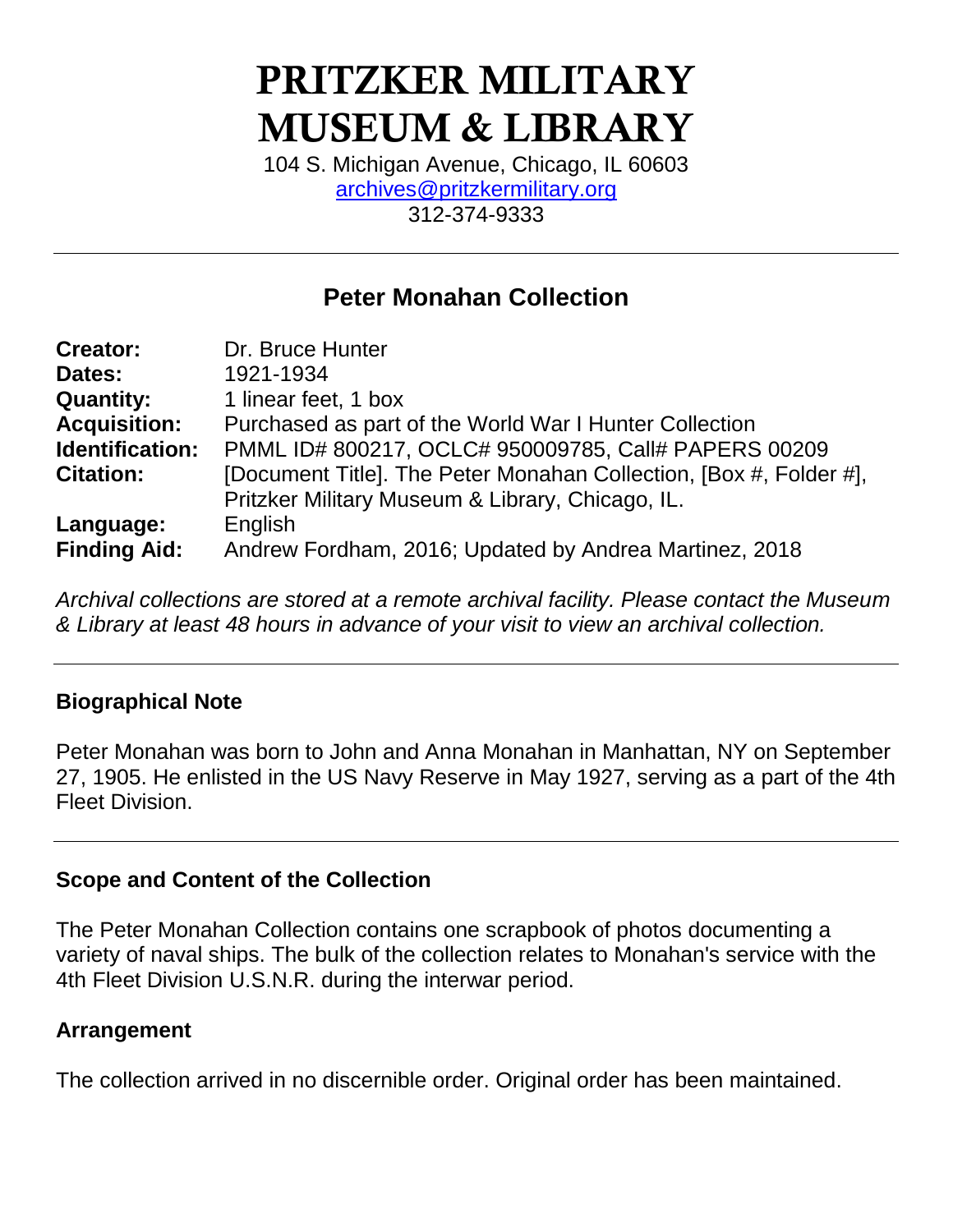## **Rights**

Copyrights held by Dr. Bruce Hunter were transferred to the Pritzker Military Museum & Library. All other rights are held by the author or publisher. Users assume responsibility for following copyright laws as established by US Code Title 17.

## **Key Subjects**

This collection is indexed under the following headings in the Library's online catalog. Researchers interested in materials about related topics, persons, or places should search the catalog using these subject headings.

#### **Subjects**

Destroyers (Warships) — United States Scouting (Reconnaissance)—United States Sharpshooting (Military science)

#### **Container List**

| Box | <b>Folder</b> | Item ID#  | <b>Title</b>                     | <b>Dates</b> |
|-----|---------------|-----------|----------------------------------|--------------|
| 1   | 1             |           | <b>Scrapbook</b>                 | 1921-1934    |
|     |               | 800217001 | p. 1 Shipwreck - Point Honda, CA | 9/8/1923     |
|     |               |           | p.2 Shipwreck - Point Honda, CA  | 9/8/1923     |
|     |               |           | p.3 Shipwreck - Point Honda, CA  | 9/8/1923     |
|     |               |           | p.4 Shipwreck - Point Honda, CA  | 9/8/1923     |
|     |               |           | p.5 Shipwreck - Point Honda, CA  | 9/8/1923     |
|     |               |           | p.6 Shipwreck - Point Honda, CA  | 9/8/1923     |
|     |               |           | p.7 Shipwreck - Point Honda, CA  | 9/8/1923     |
|     |               |           | p.8 Shipwreck - Point Honda, CA  | 9/8/1923     |
|     |               |           | p.9 4th Fleet Division U.S.N.R.  | 8/1/1930     |
|     |               |           | p.10 U.S.S. Fox                  | 1930         |
|     |               |           | p.11 Engineers, U.S.S. Fox       | 1930         |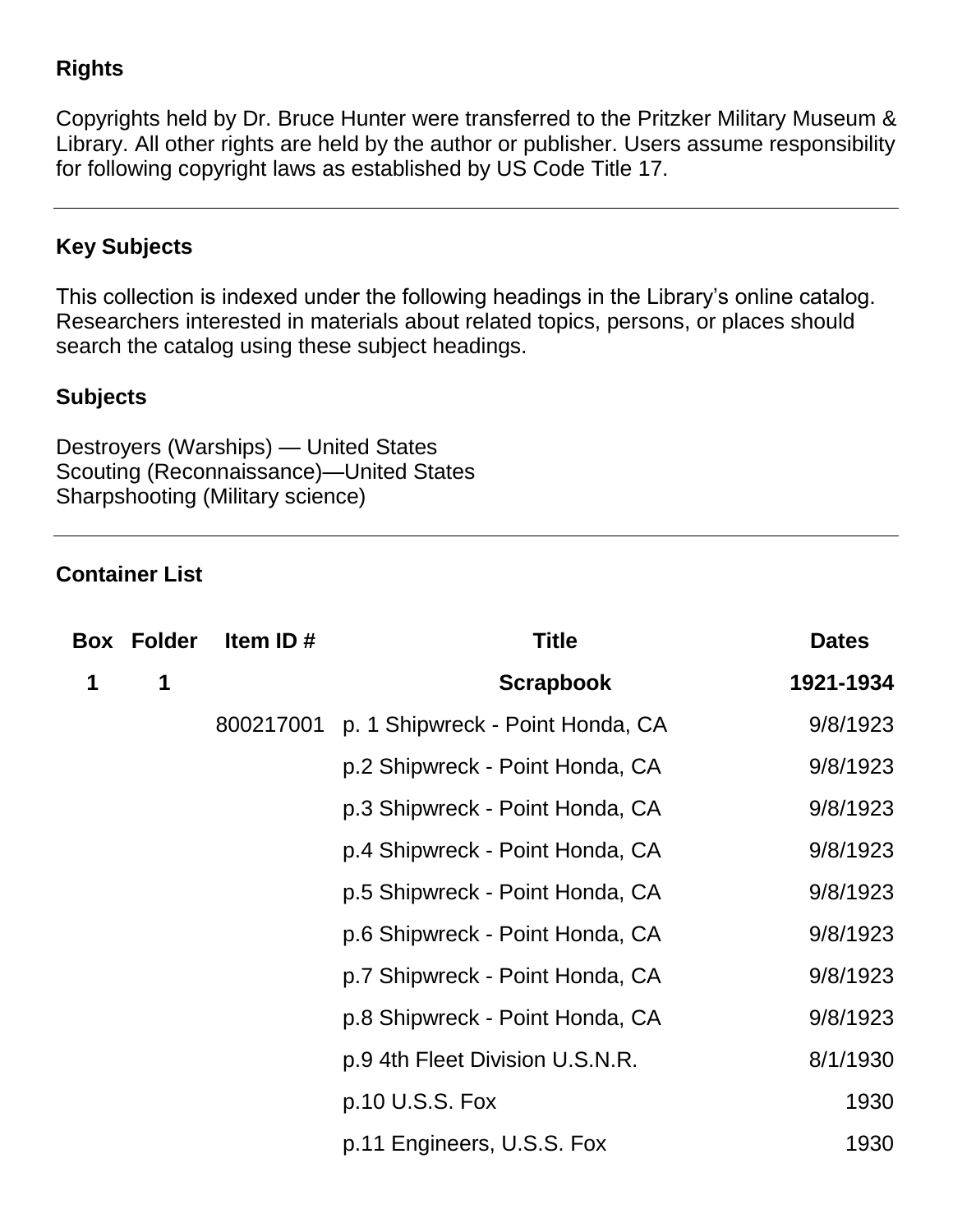| p.12 U.S.S. Fox, Cross Rip Lightship                                          | 1930 |
|-------------------------------------------------------------------------------|------|
| p.13 Engineers, U.S.S. Fox                                                    | 1930 |
| p.14 U.S.S. King, U.S.S. A. P. Upshur -<br>Newport, RI                        | n.d. |
| p.15 Clemson-Class destroyers                                                 | 1928 |
| p.16 Destroyers                                                               | 1921 |
| p.17 U.S.S. Fox, U.S.S. Toucey                                                | 1928 |
| p.18 U.S.S. Eagle, Oak Bluffs, MA                                             | 1929 |
| p.19 4th Fleet Division U.S.N.R.                                              | 1928 |
| p.20 U.S.S. Eagle, U.S.S. California                                          | 1930 |
| p.21 U.S.S. Texas, U.S.S. Sturtevant                                          | 1930 |
| p.22 U.S.S. Fox, U.S.S. Salt Lake City                                        | 1929 |
| p.23 U.S. Scouting Fleet                                                      | n.d. |
| p.24 U.S. Scouting Fleet - U.S.S. Detroit,<br>U.S.S. Wyoming                  | n.d. |
| p.25 U.S. Scouting Fleet - U.S.S. Wright<br>(Aircraft Tender), U.S.S. Trenton | n.d. |
| p.26 U.S. Scouting Fleet - U.S.S. Mercy<br>(Hospital), U.S.S. Texas           | n.d. |
| p.27 U.S. Scouting Fleet - U.S.S. Memphis,<br>U.S.S. Arkansas                 | n.d. |
| p.28 U.S. Scouting Fleet - U.S.S. Florida                                     | n.d. |
| p.29 U.S. Scouting Fleet - U.S.S. Raleigh,<br><b>U.S.S. New York</b>          | n.d. |
| p.30 U.S. Scouting Fleet - U.S.S. Utah,<br><b>U.S.S. Cincinnati</b>           | n.d. |
| p.31 U.S. Scouting Fleet - U.S.S.<br>Milwaukee, U.S.S. Concord                | n.d. |
| p.32 U.S. Scouting Fleet - U.S.S.<br>Richmond, U.S.S. Marblehead              | n.d. |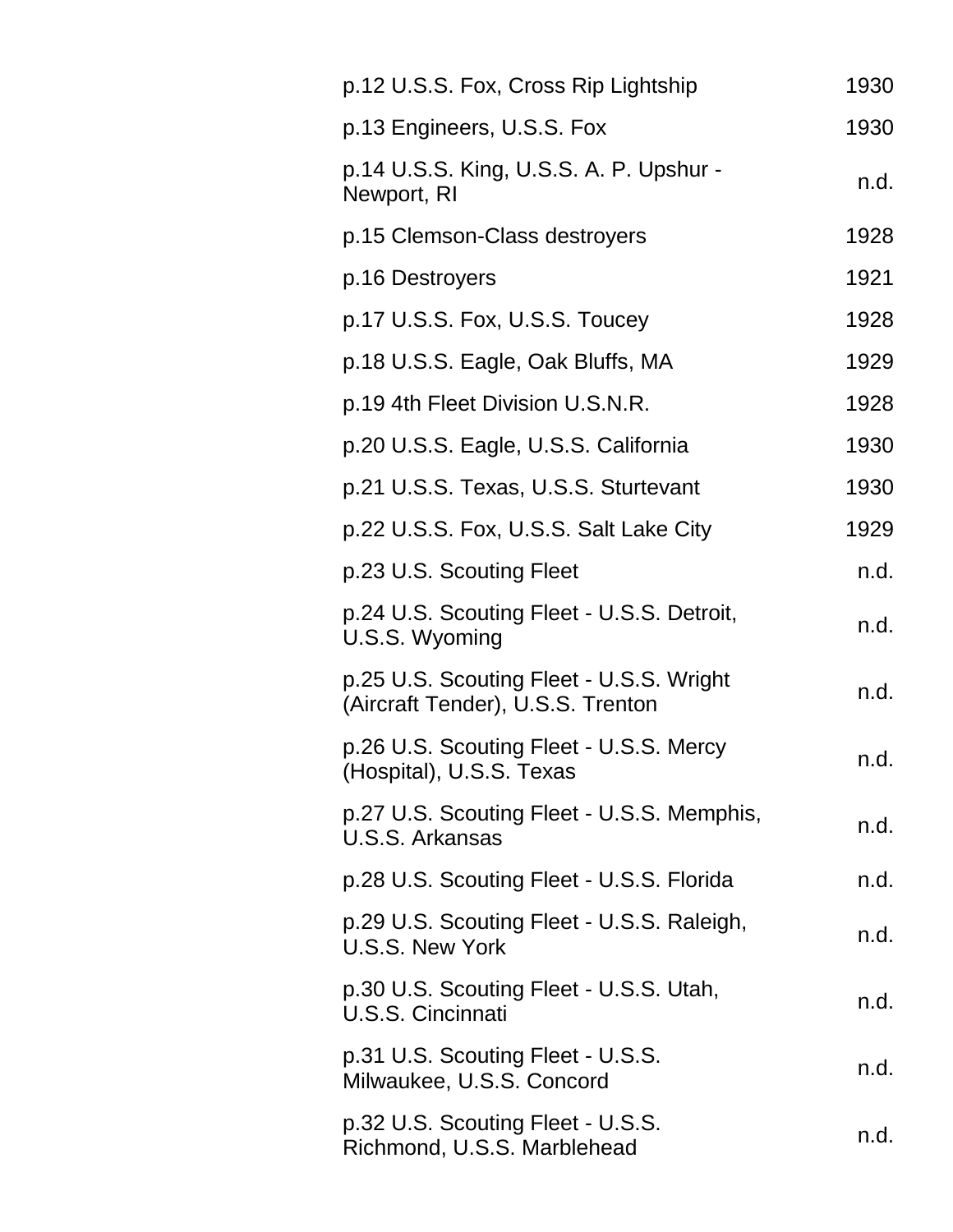| p.33 Battle Maneuvers Destroyer<br><b>Squadrons - Battle Fleet</b> | n.d.      |
|--------------------------------------------------------------------|-----------|
| p.34 Battle Maneuvers Destroyer<br><b>Squadrons - Battle Fleet</b> | n.d.      |
| p.35 Battle Maneuvers Destroyer<br><b>Squadrons - Battle Fleet</b> | n.d.      |
| p.36 Battle Maneuvers Destroyer<br><b>Squadrons - Battle Fleet</b> | n.d.      |
| p.37 Battle Maneuvers Destroyer<br><b>Squadrons - Battle Fleet</b> | n.d.      |
| p.38 Battle Maneuvers Destroyer<br><b>Squadrons - Battle Fleet</b> | n.d.      |
| p.39 Battle Maneuvers Destroyer<br><b>Squadrons - Battle Fleet</b> | n.d.      |
| p.40 Battle Maneuvers Destroyer<br><b>Squadrons - Battle Fleet</b> | n.d.      |
| p.41 U.S.S. Nevada                                                 | 1921      |
| p.42 U.S.S. Fox, U.S.S. Reuben James                               | 1929      |
| p.43 U.S.S. Fox                                                    | 1929      |
| p.44 Missing photos                                                | Jan-30    |
| p.45 U.S.S. Cincinnati, British Broadcasting<br>Co. station        | n.d.      |
| p.46 West India Oil Co. fire                                       | 7/30/1931 |
| p.47 10th Destroyer Squadron, Bermuda                              | 1931      |
| p.48 First Battalion Rifle Team                                    | 1932      |
| p.49 Camp Smith, NY                                                | 1932      |
| p.50 Rifle Team                                                    | 1932      |
| p.51 Rifle Team competition                                        | 1933      |
| p.52 4th Division Rifle Team                                       | 1933      |
| p.53 Rifle Team shooting pits                                      | 5/13/1931 |